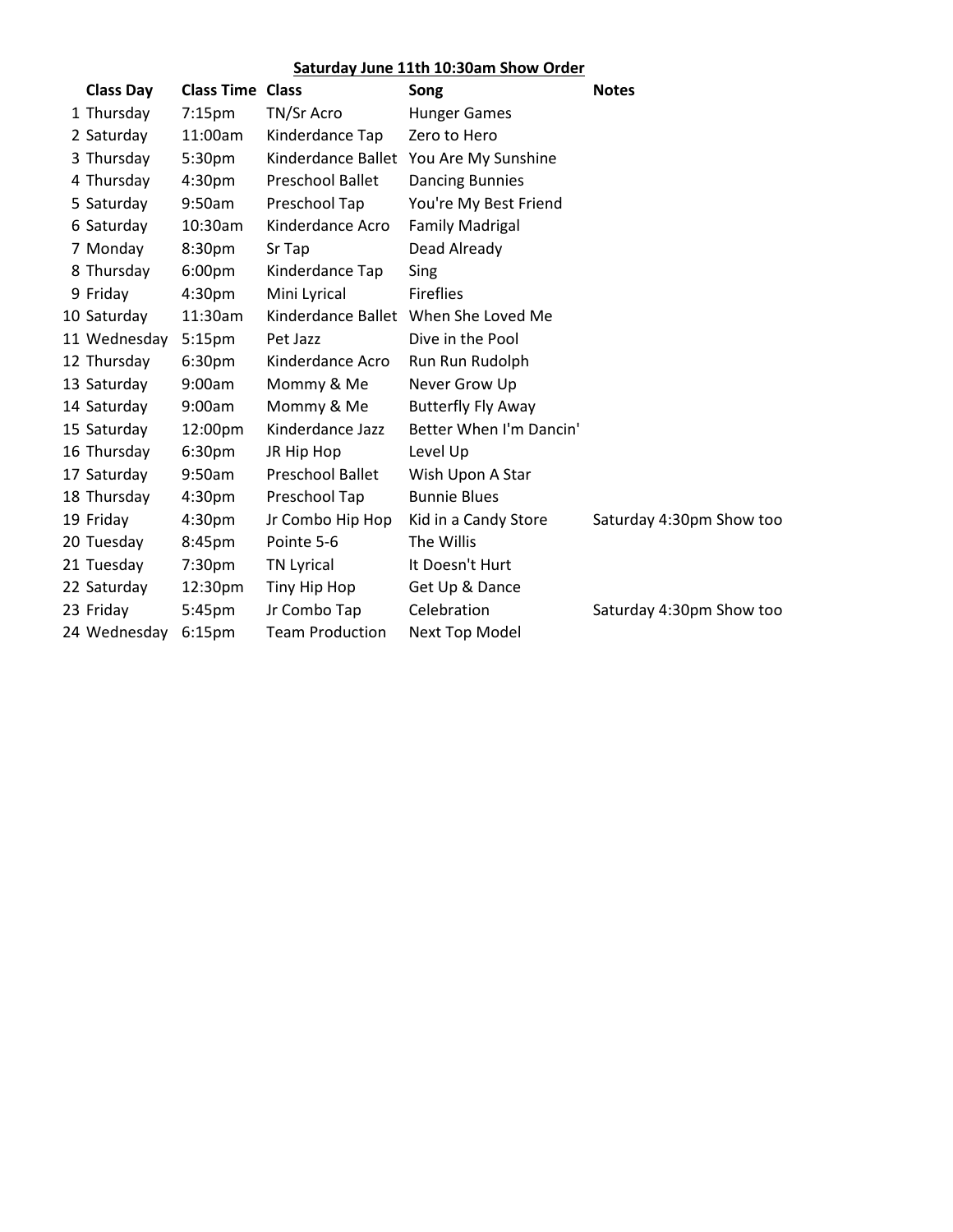## **Saturday June 11th 1:30pm Show Order**

| <b>Class Day</b> | <b>Class Time</b>  | <b>Class</b>                 | Song                                 | <b>Notes</b>             |
|------------------|--------------------|------------------------------|--------------------------------------|--------------------------|
| 1 Wednesday      | 6:15 <sub>pm</sub> | <b>Team Production</b>       | Next Top Model                       |                          |
| 2 Wednesday      | 4:15 <sub>pm</sub> | Preschool Tap                | Who Let the Dogs Out?                |                          |
| 3 Tuesday        | 4:00 <sub>pm</sub> | <b>Preschool Ballet</b>      | Candy & Cake                         |                          |
| 4 Tuesday        | 5:30pm             | Kinderdance Tap              | Na Na Na                             | Saturday 4:30pm Show too |
| 5 Tuesday        | 4:00pm             | Jr Combo Hip Hop             | You're A Mean One Mr. Grinch         | Saturday 4:30pm Show too |
| 6 Tuesday        | 6:45pm             | Sr Lyrical                   | Need You More                        |                          |
| 7 Thursday       | 5:00 <sub>pm</sub> | Jr Jazz                      | Americano                            |                          |
| 8 Tuesday        | 5:00 <sub>pm</sub> | Kinderdance Jazz             | It's Not Just Make Believe           | Saturday 4:30pm Show too |
| 9 Wednesday      | 4:30 <sub>pm</sub> | Pet Lyrical                  | Snow                                 |                          |
| 10 Monday        | 7:30 <sub>pm</sub> | TN/SR Musical Theater        | Ex-Wives                             |                          |
| 11 Friday        | 4:15 <sub>pm</sub> | Mommy & Me                   | Never Grow Up                        |                          |
| 12 Friday        | 4:15 <sub>pm</sub> | Mommy & Me                   | Me & My Teddy Bear                   |                          |
| 13 Tuesday       | 4:00 <sub>pm</sub> | Kinderdance/Jr. Acro         | Run Run Rudolph                      | Saturday 4:30pm Show too |
| 14 Wednesday     | 4:15 <sub>pm</sub> | Preschool Ballet             | How Much Is That Doggy?              |                          |
| 15 Tuesday       |                    | 4 & 7:30pm Ballet Production | <b>Sleeping Beauty Garland Waltz</b> |                          |
| 16 Tuesday       | 4:00pm             | Preschool Tap                | If I Knew You Were Comin'            |                          |
| 17 Tuesday       | 4:30 <sub>pm</sub> | Kinderdance Ballet           | Walkin' On Sunshine                  | Saturday 4:30pm Show too |
| 18 Tuesday       | 4:30pm             | Pet/Jr Acro                  | Sweeps                               |                          |
| 19 Wednesday     | 5:30pm             | Tiny Hip Hop                 | Get Up & Dance                       |                          |
| 20 Wednesday     | 5:15 <sub>pm</sub> | TN/SR Hip Hop                | <b>Barbie Tingz</b>                  |                          |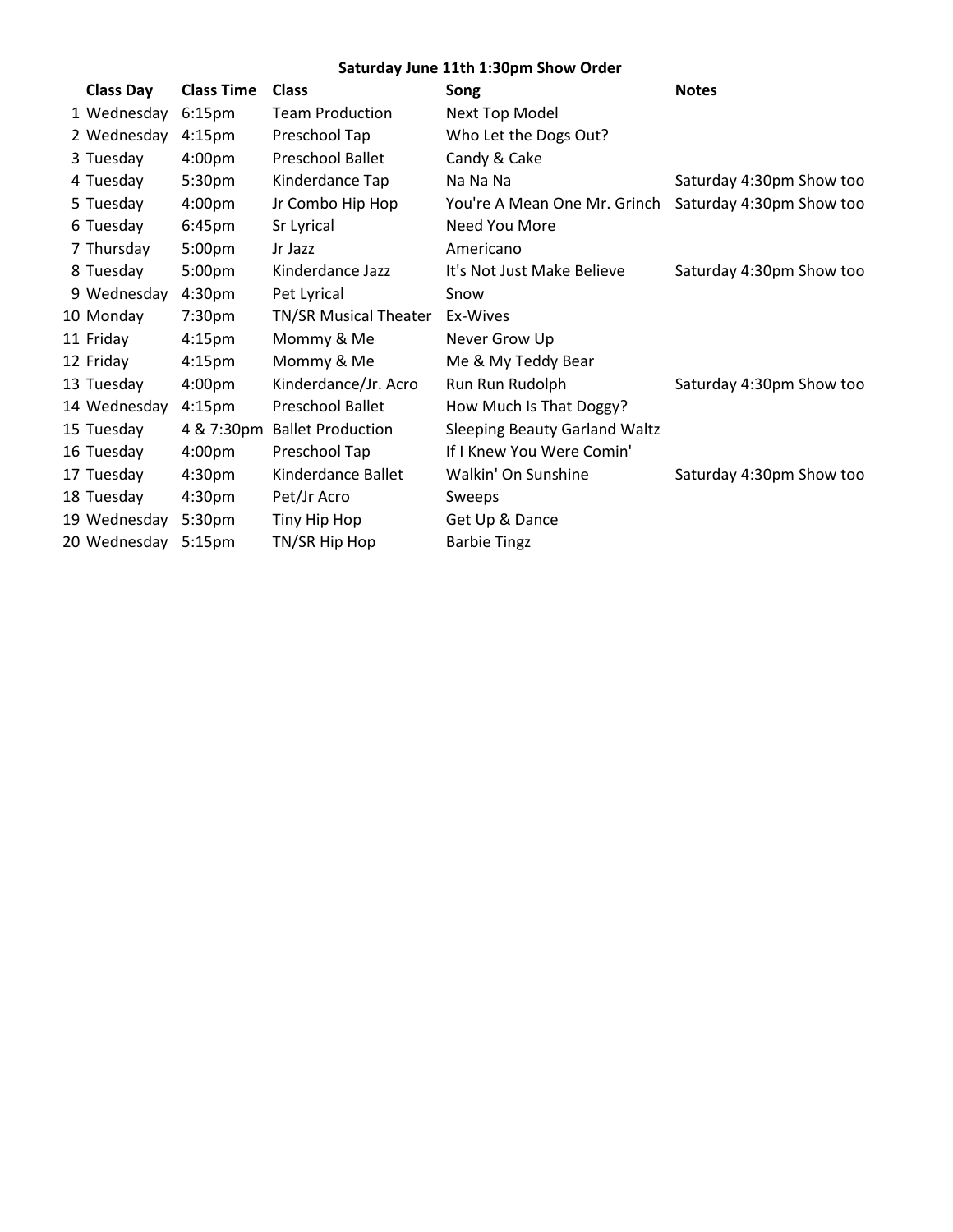## **Saturday June 11th 4:30pm Show Order**

| <b>Class Day</b>    | <b>Class Time Class</b> |                                | Song                                                   | <b>Notes</b>              |
|---------------------|-------------------------|--------------------------------|--------------------------------------------------------|---------------------------|
| 1 Thursday          | $7:15$ pm               | Acro                           | <b>Hunger Games</b>                                    |                           |
| 2 Tuesday           | 4:30 <sub>pm</sub>      | Kinderdance Ballet             | Walking On Sunshine                                    | 1:30pm & Sat 4:30pm Shows |
| 3 Monday            | 7:30pm                  | Pet Tap                        | <b>Cuban Pete</b>                                      |                           |
| 4 Friday            | 6:00 <sub>pm</sub>      | <b>Ballet 2</b>                | Nutcracker March                                       |                           |
| 5 Friday            | 4:30pm                  | Jr Combo Hip Hop               | Kid in a Candy Store                                   | 10:30am&Sat 4:30pm Shows  |
| 6 Tuesday           | 5:00pm                  | Kinderdance Jazz               | It's Not Just Make Believe                             | 1:30pm & Sat 4:30pm Shows |
| 7 Friday            | 4:15 <sub>pm</sub>      | Jazz 1-2                       | Pose                                                   |                           |
| 8 Monday            | 8:30pm                  | SR Tap                         | Dead Already                                           |                           |
| 9 Thursday          | 5:00pm                  | Jr Jazz                        | Americano                                              |                           |
| 10 Friday           | 6:00pm                  | Acro 2                         | <b>Beautiful Creatures</b>                             |                           |
| 11 Tuesday          | 5:30pm                  | Kinderdance Tap                | Na Na Na                                               | 1:30pm & Sat 4:30pm Shows |
| 12 Tuesday          | 7:30pm                  | <b>TN Lyrical</b>              | It Doesn't Hurt                                        |                           |
| 13 Tuesday          | 8:45pm                  | Pointe 5-6                     | The Willis                                             |                           |
| 14 Wednesday 5:15pm |                         | Ballet 6-7                     | The Blue Danube                                        |                           |
| 15 Tuesday          | 6:00 <sub>pm</sub>      | Hip Hop 1                      | My Own Drum                                            |                           |
| 16 Wednesday 5:15pm |                         | Acro                           | I Want to Be Like You                                  |                           |
| 17 Tuesday          | 4:00pm                  | Kinderdance/Jr Acro            | Run Run Rudolph                                        | 1:30pm & Sat 4:30pm Shows |
| 18 Wednesday 4:30pm |                         | Pet Lyrical                    | Snow                                                   |                           |
| 19 Thursday         | 6:30pm                  | Jr Hip Hop                     | Level Up                                               |                           |
| 20 Friday           | 5:45pm                  | Jr Combo Tap                   | Celebration                                            | 10:30am&Sat 4:30pm Shows  |
| 21 Wednesday 8:45pm |                         | SR Contemporary B              | My Mind                                                |                           |
| 22 Monday           | 6:45pm                  | Ballet 1                       | Cinderella                                             |                           |
| 23 Friday           | 4:30pm                  | Mini Lyrical                   | <b>Fireflies</b>                                       |                           |
| 24 Tuesday          | 4:30pm                  | Pet/JR Acro                    | Sweeps                                                 |                           |
| 25 Tuesday          | 4:30pm                  | Jr Combo Hip Hop               | You're A Mean One Mr. Grinch 1:30pm & Sat 4:30pm Shows |                           |
| 26 Tuesday          | 4&7:30pm                | <b>Ballet Production</b>       | <b>Sleeping Beauty Garland Waltz</b>                   |                           |
| 27 Tuesday          | 5:00pm                  | Hip Hop 1                      | <b>Bust A Move</b>                                     |                           |
| 28 Friday           | 6:45pm                  | Ballet 1                       | Neville's Waltz                                        |                           |
| 29 Wednesday        | 5:15 <sub>pm</sub>      | Pet Jazz                       | Dive in the Pool                                       |                           |
| 30 Tuesday          | 6:45pm                  | <b>SR Lyrical</b>              | Need You More                                          |                           |
| 31 Tuesday          | 7:30pm                  | Jazz 6-7                       | On the Floor                                           |                           |
| 32 Friday           | 5:15 <sub>pm</sub>      | Mini Jazz                      | <b>Barbie Girl</b>                                     |                           |
| 33 Monday           | 6:00 <sub>pm</sub>      | JR Tap                         | Hip to Be Square                                       |                           |
| 34 Monday           | 7:30pm                  | <b>TN/SR Musical Theater</b>   | Ex Wives                                               |                           |
| 35 Friday           | 5:00pm                  | Lyrical 1                      | From A Distance                                        |                           |
| 36 Friday           | 5:00pm                  | Acro 1                         | Shades                                                 |                           |
| 37 Monday           | 7:30pm                  | <b>Lyrical Beg</b>             | Flashlight                                             |                           |
| 38 Wednesday 6:15pm |                         | <b>Team Production</b>         | Next Top Model                                         |                           |
|                     |                         | <b>15 Minute Intermission</b>  |                                                        |                           |
| 39 Wednesday 6:15pm |                         | <b>Contemporary Production</b> | Salem                                                  |                           |
| 40 Wednesday 6:30pm |                         | Lyrical 2                      | Can You Feel the Love Tonight                          |                           |
| 41 Monday           | 4:30pm                  | Mini Tap                       | Shrimp Shack                                           |                           |
| 42 Tuesday          | 5:15 <sub>pm</sub>      | Lyrical Tn Int                 | Red                                                    |                           |
| 43 Thursday         | 7:15 <sub>pm</sub>      | Tap Beg/Int Tn                 | Candy Girl                                             |                           |
| 44 Wednesday 3:30pm |                         | SR Small Group Jazz            | House of Keta                                          |                           |
| 45 Tuesday          | 8:15pm                  | TN Contemporary                | Submarine                                              |                           |
| 46 Monday           | 6:45pm                  | Jr Musical Theater             | We Got The Beat                                        |                           |
| 47 Wednesday 7:15pm |                         | <b>Ballet 3</b>                | The Parasol Polka                                      |                           |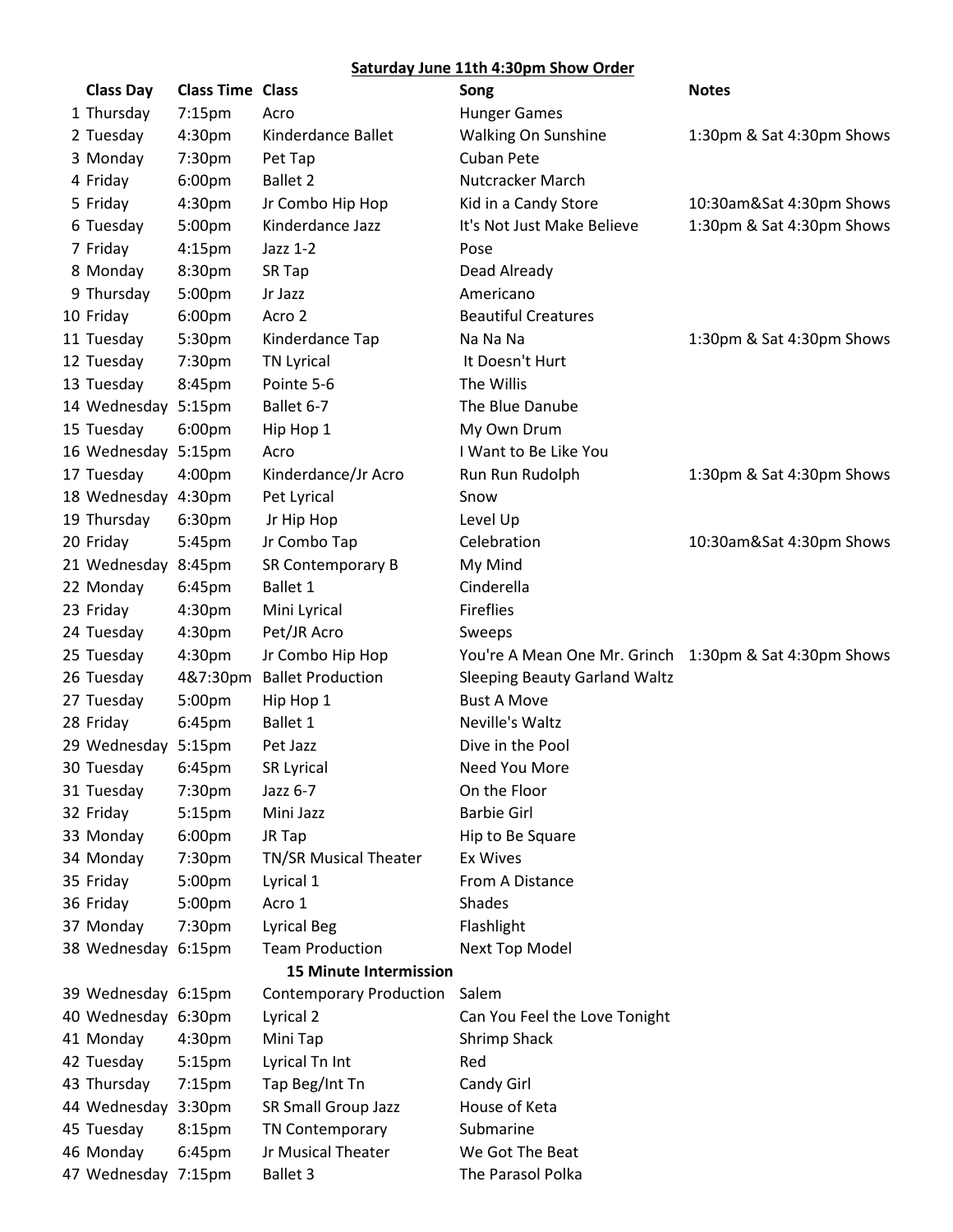| 48 Friday    | 5:00pm             | Tap 1-2                         | Sea Cruise                 |
|--------------|--------------------|---------------------------------|----------------------------|
| 49 Wednesday | 4:15 <sub>pm</sub> | Ballet 9-10                     | Giselle                    |
| 50 Thursday  | 8:00pm             | Hip Hop 4-5                     | Salute                     |
| 51 Wednesday | 4:30 <sub>pm</sub> | Mini Hip Hop                    | <b>Fresh Prince</b>        |
| 52 Tuesday   | 8:30 <sub>pm</sub> | Hip Hop 6-7                     | Lose Control               |
| 53 Monday    | 6:45 <sub>pm</sub> | TN Tap                          | Another One Bites The Dust |
| 54 Monday    | 5:15 <sub>pm</sub> | <b>Pet Musical Theater</b>      | Revolting Children         |
| 55 Tuesday   | 6:45 <sub>pm</sub> | Hip Hop 2-3                     | Fired Up                   |
| 56 Monday    | 4:15 <sub>pm</sub> | Musical Theater TN/Int          | Cruisin For A Bruisin      |
| 57 Wednesday | 7:15pm             | TN/SR Jazz                      | Rinse & Repeat             |
| 58 Wednesday | 8:15pm             | Ballet 7-8                      | Hope                       |
| 59 Monday    | 6:00 <sub>pm</sub> | <b>Beginner Musical Theater</b> | This is How We Do It       |
| 60 Thursday  | $7:15$ pm          | Pet Hip Hop                     | Wind It Up                 |
| 61 Wednesday | $7:15$ pm          | Jr Lyrical                      | <b>Rescue You</b>          |
| 62 Tuesday   | 5:15 <sub>pm</sub> | Pointe 3-4                      | Entrance of the Shades     |
| 63 Tuesday   | 6:30 <sub>pm</sub> | Acro Int/Adv                    | <b>Ballroom Blitz</b>      |
| 64 Thursday  | 8:45pm             | Jazz 4-5                        | Move                       |
| 65 Tuesday   | 6:00pm             | Pointe 1-2                      | <b>Sugar Plum Fairies</b>  |
| 66 Tuesday   | 6:00pm             | SR Contemporary A               | Never Look Back            |
| 67 Monday    | 5:15 <sub>pm</sub> | Tap Int 6-7                     | Soul Bossa Nova            |
| 68 Tuesday   | 6:30 <sub>pm</sub> | Ballet 4-5                      | Le Danse Café              |
| 69 Monday    | 5:00pm             | Acro Int                        | <b>Great Balls of Fire</b> |
| 70 Wednesday | 5:15 <sub>pm</sub> | SR Hip Hop                      | <b>Barbie Tingz</b>        |
|              |                    |                                 |                            |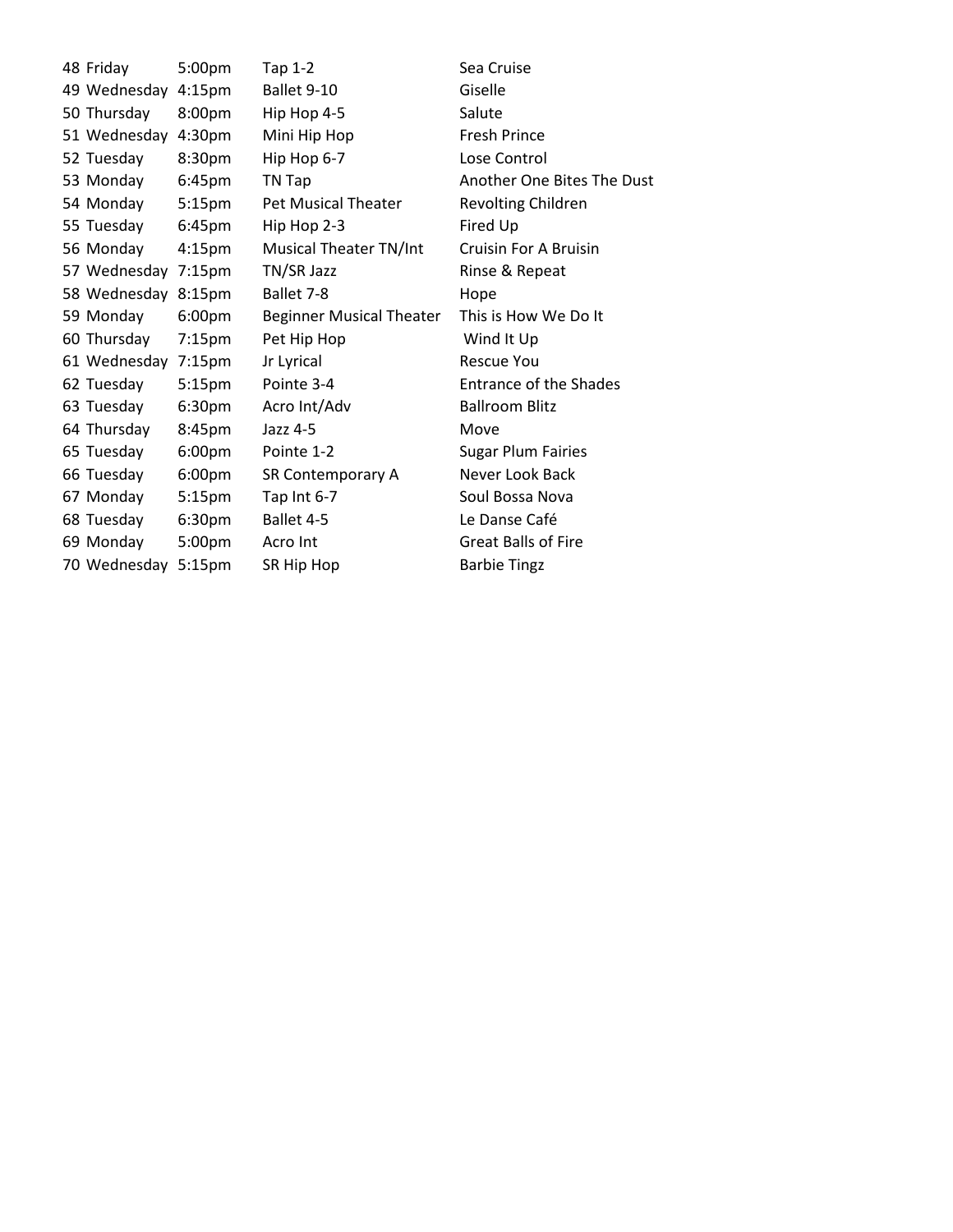## **Sunday June 12th 4:30pm Show Order**

|    | <b>Class Day</b>    | <b>Class Time Class</b> |                                | Song                          | <b>Notes</b> |
|----|---------------------|-------------------------|--------------------------------|-------------------------------|--------------|
|    | 1 Thursday          | 7:15pm                  | Acro                           | <b>Hunger Games</b>           |              |
| 2  |                     |                         | Senior - Brooke D'Alessio      | I Remember Her                | Sunday Only  |
|    | 3 Monday            | 7:30pm                  | Pet Tap                        | <b>Cuban Pete</b>             |              |
|    | 4 Friday            | 6:00pm                  | <b>Ballet 2</b>                | Nutcracker March              |              |
|    | 5 Friday            | 4:15pm                  | Jazz 1-2                       | Pose                          |              |
|    | 6 Monday            | 8:30pm                  | SR Tap                         | Dead Already                  |              |
|    | 7 Thursday          | 5:00pm                  | Jr Jazz                        | Americano                     |              |
|    | 8 Friday            | 6:00pm                  | Acro 2                         | <b>Beautiful Creatures</b>    |              |
| 9  |                     |                         | Senior -Bobby Lane             | Hansel                        | Sunday Only  |
|    | 10 Tuesday          | 7:30pm                  | <b>TN Lyrical</b>              | It Doesn't Hurt               |              |
|    | 11 Tuesday          | 8:45pm                  | Pointe 5-6                     | The Willis                    |              |
|    | 12 Wednesday        | 5:15pm                  | Ballet 6-7                     | The Blue Danube               |              |
|    | 13 Tuesday          | 6:00pm                  | Hip Hop 1                      | My Own Drum                   |              |
|    | 14 Wednesday 5:15pm |                         | Acro                           | I Want to Be Like You         |              |
| 15 |                     |                         | Senior - Jessica Magnaye       | When The Party's Over         | Sunday Only  |
|    | 16 Wednesday 4:30pm |                         | Pet Lyrical                    | Snow                          |              |
|    | 17 Thursday         | 6:30pm                  | Jr Hip Hop                     | Level Up                      |              |
| 18 |                     |                         | Senior - Kim Schadewald        | Carry This                    | Sunday Only  |
|    | 19 Wednesday 8:45pm |                         | SR Contemporary B              | My Mind                       |              |
|    | 20 Monday           | 6:45pm                  | <b>Ballet 1</b>                | Cinderella                    |              |
|    | 21 Friday           | 4:30pm                  | Mini Lyrical                   | <b>Fireflies</b>              |              |
|    | 22 Tuesday          | 4:30pm                  | Pet/JR Acro                    | Sweeps                        |              |
|    | 23 Tuesday          | 4&7:30pm                | <b>Ballet Production</b>       | Sleeping Beauty Garland Waltz |              |
|    | 24 Tuesday          | 5:00pm                  | Hip Hop 1                      | <b>Bust A Move</b>            |              |
|    | 25 Friday           | 6:45pm                  | <b>Ballet 1</b>                | Neville's Waltz               |              |
|    | 26 Wednesday        | 5:15 <sub>pm</sub>      | Pet Jazz                       | Dive in the Pool              |              |
|    | 27 Tuesday          | 6:45pm                  | SR Lyrical                     | Need You More                 |              |
|    | 28 Tuesday          | 7:30pm                  | Jazz 6-7                       | On the Floor                  |              |
|    | 29 Friday           | 5:15pm                  | Mini Jazz                      | <b>Barbie Girl</b>            |              |
|    | 30 Monday           | 6:00pm                  | JR Tap                         | Hip to Be Square              |              |
|    | 31 Monday           | 7:30pm                  | <b>TN/SR Musical Theater</b>   | <b>Ex Wives</b>               |              |
|    | 32 Friday           | 5:00pm                  | Lyrical 1                      | From A Distance               |              |
|    | 33 Friday           | 5:00pm                  | Acro 1                         | Shades                        |              |
|    | 34 Monday           | 7:30pm                  | <b>Lyrical Beg</b>             | Flashlight                    |              |
|    | 35 Wednesday 6:15pm |                         | <b>Team Production</b>         | <b>Next Top Model</b>         |              |
|    |                     |                         | <b>15 Minute Intermission</b>  |                               |              |
|    | 39 Wednesday 6:15pm |                         | <b>Contemporary Production</b> | Salem                         |              |
|    | 40 Wednesday 6:30pm |                         | Lyrical 2                      | Can You Feel the Love Tonight |              |
|    | 41 Monday           | 4:30pm                  | Mini Tap                       | <b>Shrimp Shack</b>           |              |
|    | 42 Tuesday          | 5:15pm                  | Lyrical Tn Int                 | Red                           |              |
|    | 43 Thursday         | 7:15pm                  | Tap Beg/Int Tn                 | Candy Girl                    |              |
|    | 44 Wednesday 3:30pm |                         | SR Small Group Jazz            | House of Keta                 |              |
|    | 45 Tuesday          | 8:15pm                  | TN Contemporary                | Submarine                     |              |
|    | 46 Monday           | 6:45pm                  | Jr Musical Theater             | We Got The Beat               |              |
|    | 47 Wednesday        | 7:15pm                  | <b>Ballet 3</b>                | The Parasol Polka             |              |
|    | 48 Friday           | 5:00pm                  | Tap 1-2                        | Sea Cruise                    |              |
|    | 49 Wednesday 4:15pm |                         | Ballet 9-10                    | Giselle                       |              |
|    |                     |                         |                                |                               |              |